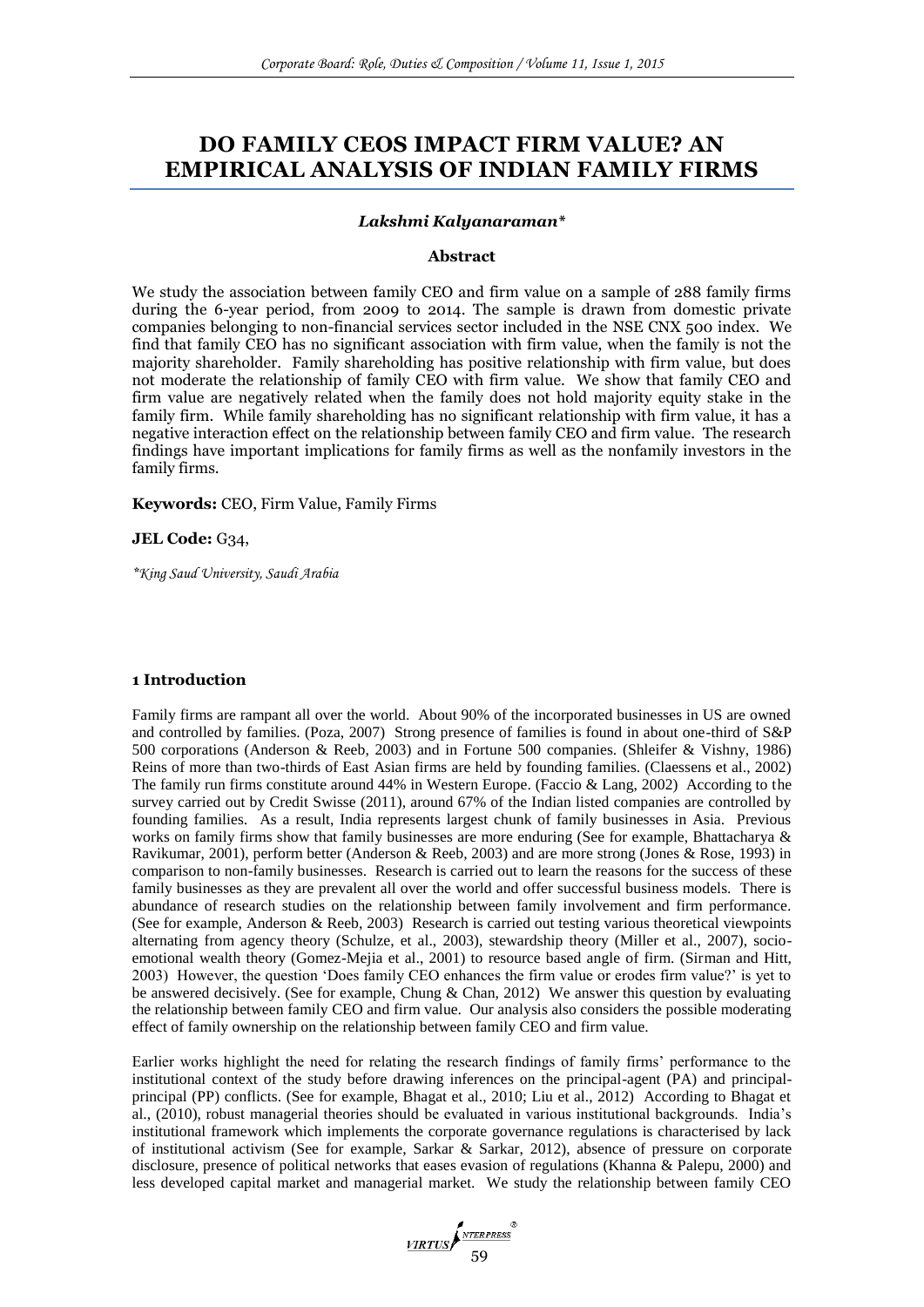and firm performance in India which has the largest number of family firms in Asia. Study of family firms in India that evaluates the impact of family CEO on firm performance is scanty. Hence, we contribute immensely to the study of family firms by filling in the gap in knowledge about the impact of family CEO on firm performance in India, an unexplored context.

We find that family CEO has no association with firm value and family shareholding has a positive relationship with firm value when family is the major shareholder. Family shareholding has no moderating effect on the relationship between family CEO and firm value. When the family is not a major shareholder, family CEO has a negative association with firm value and family shareholding is found to be positively related to firm value. Family shareholding has a negative interactive effect on the relationship between family CEO and firm value.

The rest of the study is organised as follows: Section 2 describes the related theory and reviews the related literature. Section 3 presents the methodology. Section 4 describes the results and the final section interprets the results and discusses the implications.

# **2 Theoretical background and literature review**

We test the relationship between family CEO and firm value from the agency theory perspective. Family firms normally employ a family member in the CEO position. (See for example Peng & Jiang, 2010) According to the PA view of agency theory, conflicts of interests may arise in a family firm between the family shareholders and a non-family professional CEO due the separation of ownership and control issue. (See for example, Jiang & Peng, 2011) A family CEO in a family firm, on the other hand, may help to reduce this problem because of the alignment of interests between the family shareholders and the family CEO. This may result in better firm performance. However, the PP agency theory viewpoint presents a tangentially opposite effect. According to this line of argument, a family CEO in a family firm may give rise to PP conflict. Because of the alignment of interests between the family CEO and family shareholders, there could be a conflict of interest between family shareholders and non-family shareholders. (See for example, Dharwadkar et al., 2000) Family shareholders may pursue their own interests at the cost of the nonfamily shareholders in a family firm. (See for example, Classens et al., 2000) Because a family CEO may place the family shareholders in a family firm in an undue advantageous position, the PP conflict may get more critical. This could pull down firm performance. (See for example, Fama & Jensen, 1983; Lemmon & Lins, 2003) To sum up, PA and PP viewpoints of agency theory suggest two extremely opposite impact of family CEO on a family firm's performance.

Empirical results are mixed. Some works show that family CEO enhances the firm performance. (See for example, Anderson & Reeb, 2003; Villalonga & Amit, 2006) There are also evidences to believe the contrary. (See for example, Peng & Jiang, 2010; Westhead & Howorth, 2006) Various reasons and arguments are put forth by either result. (See for example, Liu et al., 2012; Peng & Jiang, 2010) According to Peng and Jiang (2010), the relationship between family CEO and firm performance is complex. Circumstances in which the falls in the PA costs are compared with the increased costs of PP will have to be studied. This will explain why family CEO enhances firm performance or diminishes firm performance. Some researchers (See for example, Peng & Jiang, 2010; Jiang & Peng, 2011) argue that the rigorousness of PA and PP conflict depends on the institutional and legal framework of the context of study. Level of shareholders protection in a country will decide the value of family CEO. That is why, it is important to study the relationship between family CEO and firm performance in specific contexts and interpret the results in a context specific manner. Previous works cite ownership structure as one of the most important sources of PA and PP conflicts. (See for example, Lemmon & Lins, 2003; Shleifer & Vishny, 1997) Ownership concentration is widespread phenomenon all over the world. (See for example, Faccio & Lang, 2002; Laeven & Levine, 2008) Ownership concentration defines the distribution of ownership and control among large shareholders in a firm. Researchers argue that interests of investors can be protected through two major mechanisms, regulatory framework and concentrated ownership. The two mechanisms can alternate each other. (See for example, La Porta et al., 1999; Young et al., 2008) Varied levels of ownership concentration will have different effects on PA and PP conflicts. Earlier studies have documented evidence to show that value of family CEO to the family firm performance is dominated by the PA and PP conflicts. (See for example, Claessens, et. al., 2002). We study the moderating effect of family shareholding on family CEO and firm performance.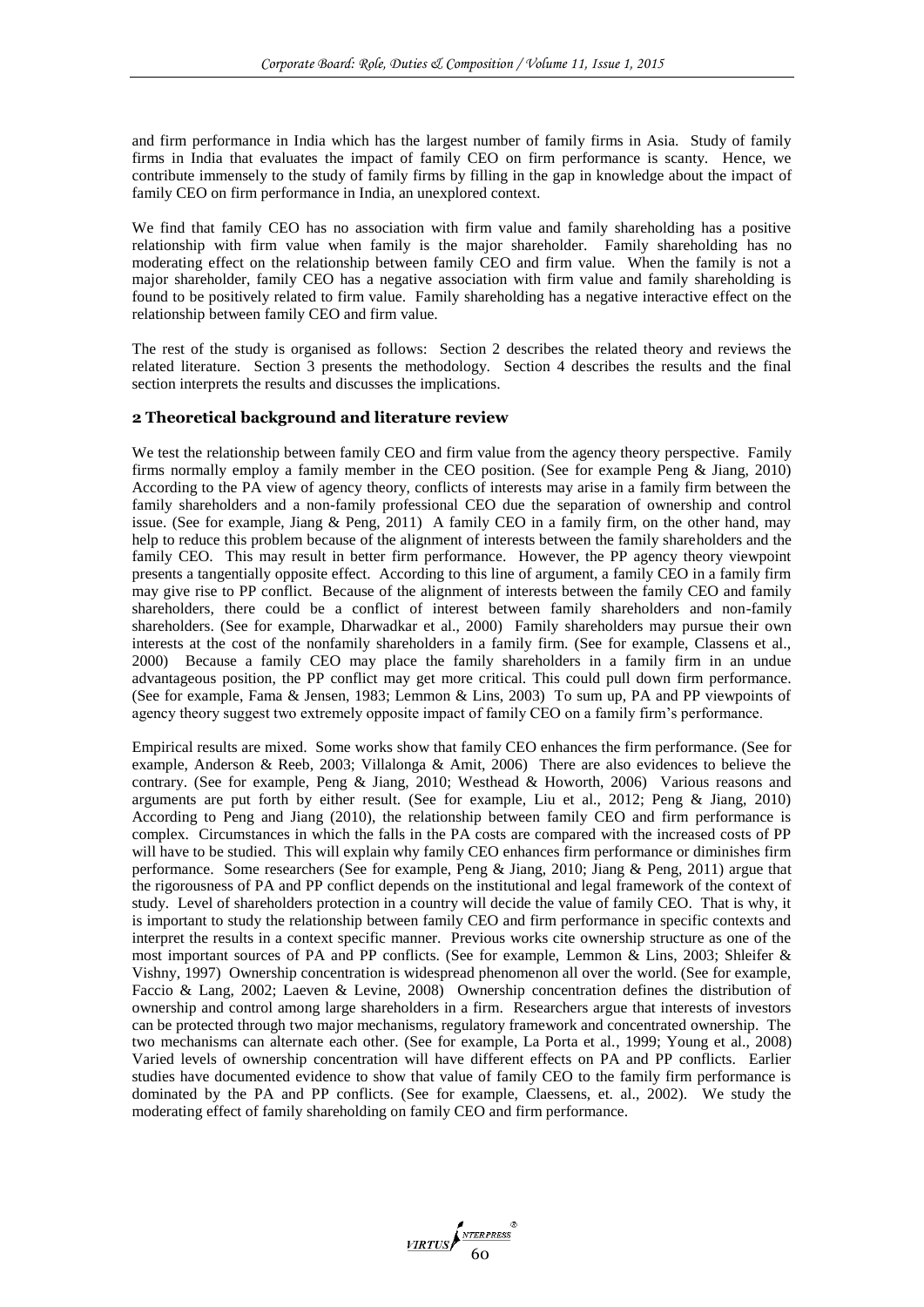#### *2.1 Hypotheses*

We test the following hypotheses. As we see from the literature reviewed, level of ownership concentration may result in varying the nature of relationship between family CEO and firm performance. We classify the family firms into two groups; family firms in which the family is the majority shareholder and family firms in which the family is not the majority shareholder. We study the association between family CEO and firm performance in each of these two categories of family firms.

1. Association between family CEO and firm performance will be influenced by the family ownership concentration level.

1.a. Relationship between family CEO and firm performance will be positive in family firms where the family is the majority shareholder. Alignment of interests between family CEO and the majority family shareholders may enhance firm performance.

1.b. Relationship between family CEO and firm performance will be negative in family firms where the family is not the majority shareholder as it may provide an undue advantage to the family shareholders. This could help family shareholders extract private benefits from the firm at the cost of nonfamily shareholders.

2. Family shareholding will interact with family CEO and impact the association with family CEO and firm performance.

2.a. Family shareholding will have a positive interactive effect on family CEO in firms where family holds the majority of equity shares.

2.b. Family shareholding will have a negative moderating effect on family CEO in firms where the family does not hold the majority of equity shares.

# **3 Methodology**

# *3.1 Definition of family firm*

Research on family firms show that cash flow rights may differ from control rights due to the effect of pyramiding and crossholding by promoters in family firms. Hence, interpreting the results of analysis based on just the cash flow rights of family shareholders could be misleading. Previous works study equity chains encompassing both direct and indirect equity stake. (See for example, Claessens et al., 2002)

Indian data does not suffer from this issue. Disclosure of information on shareholding information by categories of shareholders is governed by Clause 40A of the Listing Agreement in India. Shareholding information is classified as promoters' shareholding and non-promoters shareholding. Promoters' shareholding includes data on shareholding held by both promoters and the persons acting in concert. Hence, information on insiders' shareholding includes the share investments held by other bodies corporate in the promoters group as well. Thus, Indian data on insiders' shareholding relates to control rights and not the cash flow rights.

Existing research on family firms define a firm as belonging to a family firm category along varied factors. Chua et al., (1999) present a review of family business definition adopted by family research studies since 1964. A firm is categorised as a family firm if

a. family holds majority of shares. (See for example, Barontini & Caprio, 2006)

b. many members from the founding family serve as directors on the board of the firm. (See for example, Rutherford et al., 2008)

c. leadership is held by a family member. (See for example, McConaughy et al., 2001)

d. control is passed on from one generation to the subsequent generations in the family. (See for example, Chrisman et al., 2003)

Most works incorporate more than a single criterion in the categorisation exercise. (Anderson & Reeb, 2003; Arosa et al., 2010, Chu, 2009) We follow this trend and use both family ownership level and family leadership to classify a firm as a family firm. Companies Act, 1956 of India stipulates that just 26% stake in equity is sufficient to stop special resolutions from being passed by the firm. Firms with a family shareholding of 26% or above with family involvement in management should possess the ability to influence the managerial decision making process in the firm and hence may impact firm performance. Corporate governance regulations in India stipulate the requirements on the size of independent directors on the board on the basis of the position of the chairman. If the board has a non-executive non-promoter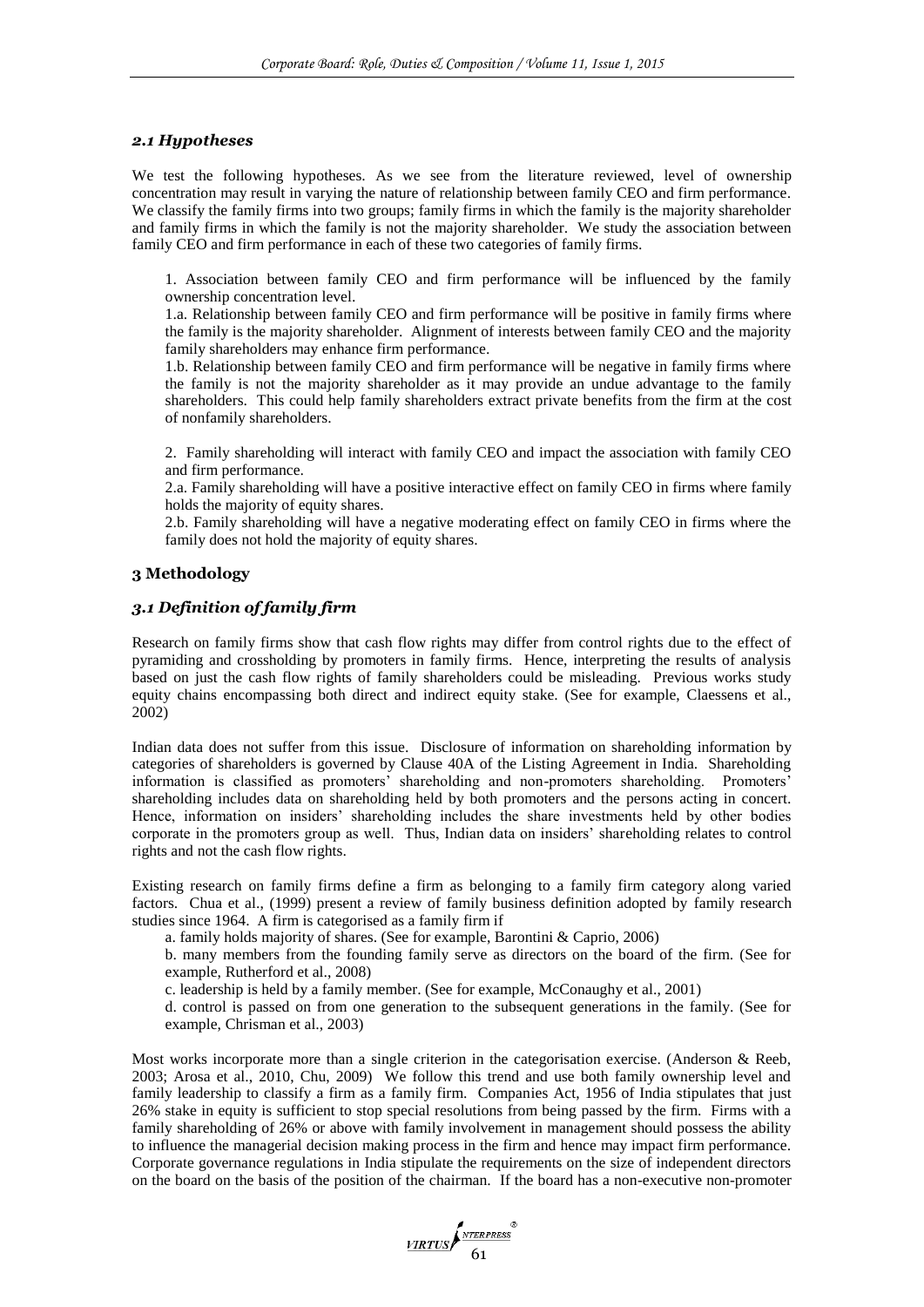chairman, the firm can just include independent directors equal to the one-third of the total board size. In case the chairman is a promoter or an executive, the firm should have independent directors equal to 50% of the board size. Hence, the basis minimum requirement is one-third of the board should comprise of independent directors. We believe that if the board has equal of number of family directors, the family can influence the decisions of the firm. We also include firms that have the family shareholding of less than 26% with a family CEO in the family firms' category. Firms that fulfil any one of the criteria is classified as a family firm and included in our study.

a. Firms with a median family shareholding of less than 26% and with a family CEO.

b. Firms with a median family shareholding of 26% to 50.99% with a family CEO.

c. Firms with a median family shareholding of 26% to 50.99% with one third of the board composed of family directors.

d. Firms with a median family shareholding of a simple majority of 51% or above which is sufficient to pass any ordinary resolution which is the requirement for most of the businesses of the firm.

| Family<br>ownership range | Total firm-year<br>observations | <b>Firm-year observations</b><br>with family CEO | Percentage of firm-year<br>observations with family CEO |
|---------------------------|---------------------------------|--------------------------------------------------|---------------------------------------------------------|
| Less than 26%             | 59                              | 59                                               | 100.00                                                  |
| 26% to 50.99%             | 787                             | 507                                              | 64.42                                                   |
| Below 51%                 | 846                             | 566                                              | 66.90                                                   |
| Above $51\%$              | 815                             | 550                                              | 67.48                                                   |
| Total                     | 1661                            | 1116                                             | 67.19                                                   |

**Table 1.** Distribution of firm-year observations across different family ownership ranges

Table 1 groups the firm-year observations studied into different family ownership ranges. Firm-year observations with a family shareholding of less than 51% and more than 51% do not drastically vary in the employment of a family CEO. Around 67% of the firm-year observations in both the categories have a family CEO.

#### *3.2 Sample and study period*

We study 288 firms with valid 1661 firm-year observations over the study period of 6 years spanning from 2009 to 2014. The sample is drawn from domestic private companies included in the NSE CNX 500 index belonging to non-financial services industry with data on study variables available for the study period. The index is a broad based benchmark on Indian capital market. The CNX 500 index represents about 96.42% of the free float market capitalisation of the stocks listed on India's leading stock exchange, National Stock Exchange as of June 30, 2014.

|                          | Total number of firm- | Number of firm-year | Percentage of total    |  |
|--------------------------|-----------------------|---------------------|------------------------|--|
| Industry                 |                       | observations with   | firm-year observations |  |
|                          | year observations     | family CEO          | with family CEO        |  |
| Automobile               | 137                   | 68                  | 49.64                  |  |
| Cement                   | 48                    | 29                  | 60.42                  |  |
| Chemicals                | 60                    | 52                  | 86.67                  |  |
| Construction             | 191                   | 142                 | 74.35                  |  |
| Consumer goods           | 261                   | 185                 | 70.88                  |  |
| Energy                   | 72                    | 36                  | 50.00                  |  |
| Fertilisers & Pesticides | 35                    | 12                  | 34.29                  |  |
| Healthcare services      | 18                    | 12                  | 66.67                  |  |
| Industrial manufacturing | 166                   | 98                  | 59.04                  |  |
| Information technology   | 141                   | 88                  | 62.41                  |  |
| Media & entertainment    | 69                    | 52                  | 75.36                  |  |
| Metals                   | 127                   | 94                  | 74.02                  |  |
| Paper                    | 12                    | 4                   | 33.33                  |  |
| Pharmaceuticals          | 132                   | 110                 | 83.33                  |  |
| Services                 | 77                    | 53                  | 68.83                  |  |
| Telecommunications       | 34                    | 11                  | 32.35                  |  |
| Textiles                 | 81                    | 70                  | 86.42                  |  |
| Total                    | 1661                  | 1116                | 67.19                  |  |

**Table 2.** Industry wise distribution of sample observations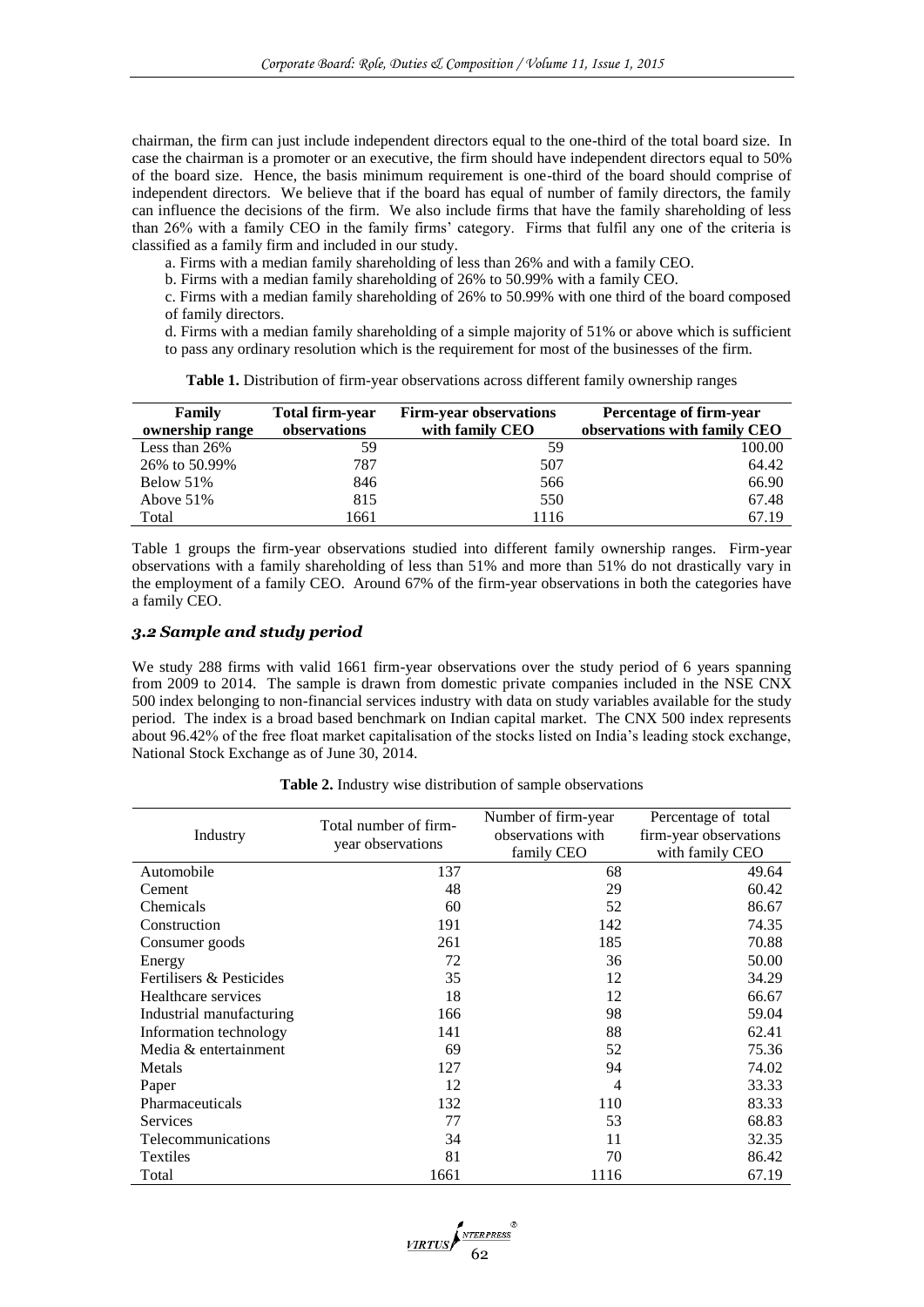|                     |      |            | <b>Full Sample</b>        |               | Family Shareholding of 51% or more |              |                       |               | Family Shareholding less than 51% |            |                       |               |
|---------------------|------|------------|---------------------------|---------------|------------------------------------|--------------|-----------------------|---------------|-----------------------------------|------------|-----------------------|---------------|
| Variable            | N    | Mean       | <b>Standard Deviation</b> | Range         | N                                  | Mean         | Standard<br>Deviation | Range         | N                                 | Mean       | Standard<br>Deviation | Range         |
| Market              | 1646 | 80,310.225 | 249,790.984               | 3,433,770.220 | 810                                | 96, 347. 357 | 277,668.202           | 3,433,558.340 | 836                               | 64,771.854 | 218,478.372           | 3,293,350.220 |
| Capitalisation      |      |            |                           |               |                                    |              |                       |               |                                   |            |                       |               |
| (rupees crores)     |      |            |                           |               |                                    |              |                       |               |                                   |            |                       |               |
| Family              | 1661 | 0.5112     | 0.1522                    | 0.8786        | 815                                | 0.6354       | 0.0932                | 0.3896        | 846                               | 0.3916     | 0.0889                | 0.4889        |
| Shareholding        |      |            |                           |               |                                    |              |                       |               |                                   |            |                       |               |
| <b>Total Assets</b> | 1661 | 6.787.689  | 18,960.009                | 318,503.150   | 815                                | 5.979.924    | 12.294.371            | 150,041.010   | 846                               | 7,565.855  | 23,650.777            | 318,503.150   |
| (rupees crores)     |      |            |                           |               |                                    |              |                       |               |                                   |            |                       |               |
| Debt<br>(rupees)    | 1661 | 1,848.365  | 4,909.804                 | 73,904.480    | 815                                | 1,581.561    | 3,745.662             | 36,479,680    | 846                               | 2,105.394  | 5,805.724             | 73,904.480    |
| crores)             |      |            |                           |               |                                    |              |                       |               |                                   |            |                       |               |
| Firm Age            | 1661 | 35.934     | 25.286                    | 149.000       | 815                                | 31.714       | 24.478                | 147.000       | 846                               | 39.999     | 25.400                | 131.000       |
| Sales<br>(rupees)   | 1659 | 44.637.348 | 165,228.200               | 3,711,189.300 | 813                                | 34,849.174   | 74,693.925            | 1,392,694.300 | 846                               | 54,043.713 | 219,145.602           | 3,710,949.900 |
| crores)             |      |            |                           |               |                                    |              |                       |               |                                   |            |                       |               |
| Risk                | 1606 | 1.068      | 0.340                     | 1.92          | 770                                | 1.025        | 0.332                 | 1.720         | 836                               | 1.107      | 0.344                 | 1.890         |

**Table 3.** Descriptive statistics

# **Table 4.** t-test results

|                       | Firm-year Observations with Family CEO |           |                       |     |            | Firm-year Observations with Non-family CEO |      |           |                       |          |      |       |
|-----------------------|----------------------------------------|-----------|-----------------------|-----|------------|--------------------------------------------|------|-----------|-----------------------|----------|------|-------|
| Variable              | N                                      | Mean      | Standard<br>Deviation | N   | Mean       | Standard<br>Deviation                      |      | Mean      | Standard<br>Deviation |          | df   |       |
| Market                | 1113                                   | 70,831.00 | 222,681.60            | 533 | 100,104.60 | 297,833.50                                 | 1646 | 80,310.22 | 249,791.00            | 2.227    | 1644 | 0.026 |
| Capitalisation        |                                        |           |                       |     |            |                                            |      |           |                       |          |      |       |
| (rupees crores)       |                                        |           |                       |     |            |                                            |      |           |                       |          |      |       |
| Family                | 1116                                   | 0.5102    | 0.1540                | 545 | 0.5134     | 0.1484                                     | 1661 | 0.5112    | 0.1522                | 0.408    | 1659 | 0.683 |
| Shareholding          |                                        |           |                       |     |            |                                            |      |           |                       |          |      |       |
| <b>Total Assets</b>   | 1116                                   | 6,288.43  | 20,589.48             | 545 | 7.810.03   | 15,049.79                                  | 1661 | 6,787.69  | 18.960.01             | 1.536    | 1659 | 0.125 |
| (rupees crores)       |                                        |           |                       |     |            |                                            |      |           |                       |          |      |       |
| Debt (rupees crores)  | 1116                                   | 1,751.99  | 5.026.79              | 545 | 2,045.71   | 4.659.39                                   | 1661 | 1,848.37  | 4,909.80              | 1.145    | 1659 | 0.252 |
| Firm Age              | 1116                                   | 32.53     | 22.14                 | 545 | 42.90      | 29.56                                      | 1661 | 35.93     | 25.29                 | 7.999    | 1659 | 0.000 |
| Sales (rupees crores) | 1116                                   | 45,930.61 | 194.916.80            | 543 | 41,979.36  | 73.104.51                                  | 1659 | 44,637.35 | 165,228.20            | $-0.457$ | 1657 | 0.648 |
| Risk                  | 1072                                   | 1.08      | 0.35                  | 534 | 1.05       | 0.31                                       | 1606 | 1.07      | 0.34                  | $-1.582$ | 1604 | 0.114 |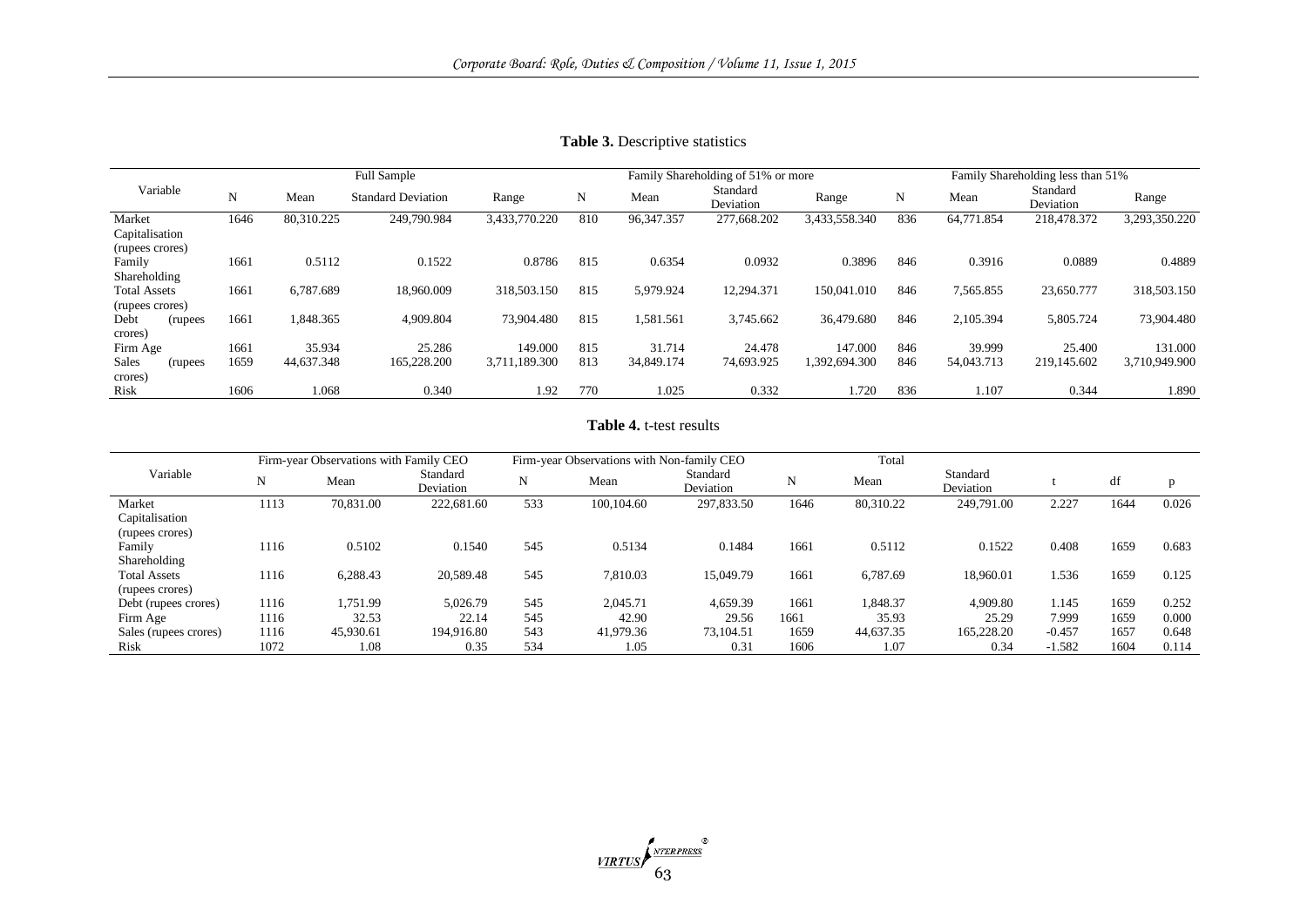Table 2 shows the industry wise distribution of the firm-year observations studied. It can be seen from the table that around 67% of the firm-year observations studies have a family CEO. Less than 50% of the firm-year observations from automobile, fertilisers & pesticides, paper and telecommunications have a family CEO. But, more than 50% of the firm-year observations from all other industries have a family CEO. This shows that family CEO is a prevalent phenomenon across all the industries.

Table 3 presents the descriptive statistics for the full sample, firm-year observations with family shareholding exceeding 51% and firm-year observations with family shareholding less than 51%. Mean values of total assets, debt employed, firm age, sales and risk level of firm-year observations with a family shareholding of less than 51% is higher than the corresponding mean levels for firm-year observations with a family shareholding of more than 51%. However, the average market value of the latter group is higher than the former.

Table 4 gives the t-test results. The analysis presented shows that the firm-year observations with a professional non-family CEO have a mean market capitalisation which is significantly higher than the firm-year observations with a family CEO. Mean value of firm age of observations with a non-family professional CEO is higher than the mean firm age of firm-year observations with a family CEO. All other variables like family shareholding, total assets, debt, sales and risk are not found to be statistically significantly different across the two groups.

Table 5 presents the correlation matrix that shows the correlations for the dependent variable, independent variable and the control variables. It can be asserted that the correlation coefficient between any of the study variables is not high enough to cause a concern.

| Table 5. Correlation between dependent, independent and control variables |  |
|---------------------------------------------------------------------------|--|
|---------------------------------------------------------------------------|--|

| Variable    | <b>MTB</b> | <b>FCEO</b> | FS       | <b>SIZE</b> | <b>DEBT</b> | AGE      | GR       | <b>RISK</b> |
|-------------|------------|-------------|----------|-------------|-------------|----------|----------|-------------|
| <b>MTB</b>  |            |             |          |             |             |          |          |             |
| <b>FCEO</b> | $-.028$    |             |          |             |             |          |          |             |
| FS.         | $.253**$   | $-.010$     |          |             |             |          |          |             |
| <b>SIZE</b> | $-.078**$  | $-.010$     | $-.038$  |             |             |          |          |             |
| <b>DEBT</b> | $-.348**$  | $.067**$    | $-.055*$ | $.223**$    |             |          |          |             |
| AGE         | $-117**$   | $-.162**$   | $-166**$ | $.094**$    | .003        |          |          |             |
| GR          | $-.088**$  | .003        | $-.004$  | $.062*$     | $.235**$    | $-178**$ |          |             |
| <b>RISK</b> | $-414**$   | .039        | $-112**$ | $.172**$    | $.230**$    | $-.037$  | $.078**$ |             |

\*\* Correlation significant at 0.01 level (2-tailed)

\* Correlation significant at 0.05 level (2-tailed)

MTB: Market-to-Book Ratio

FCEO: Dummy variable assigned 1 when the firm has a family CEO, otherwise 0.

FS: Family shareholding as a ratio of total shares.

SIZE: Total assets in logarithmic form

DEBT: Long-term debt divided by total assets

AGE: Years since firm incorporation in logarithmic form

GR: Year on year growth rate of sales

# *3.3 Data*

Data for the research is extracted from Centre for Monitoring Indian Economy database, 'Prowess'.

# *3.4 Variables definition*

This study employs a market based measure as firm performance variable. A market based measured is the result of the consensus of a large number of independent investors in the market. Hence, we prefer it over an accounting measure which is impacted by the accounting policies of the firm. In line with many of the earlier works, we use market-to-book ratio to capture the firm value. (See for example, Claessens et al., 2002)

MTB is the market-to-book ratio which is the ratio of the summation of market value of common stock, book value of debt and preferred stock to book value of assets.

FCEO is a dummy variable, equal to 1 if the firm has a family member as CEO, otherwise 0. FS is the family ownership variable, which is measured as the proportion of promoters' shareholding to total shares.



RISK: Systematic risk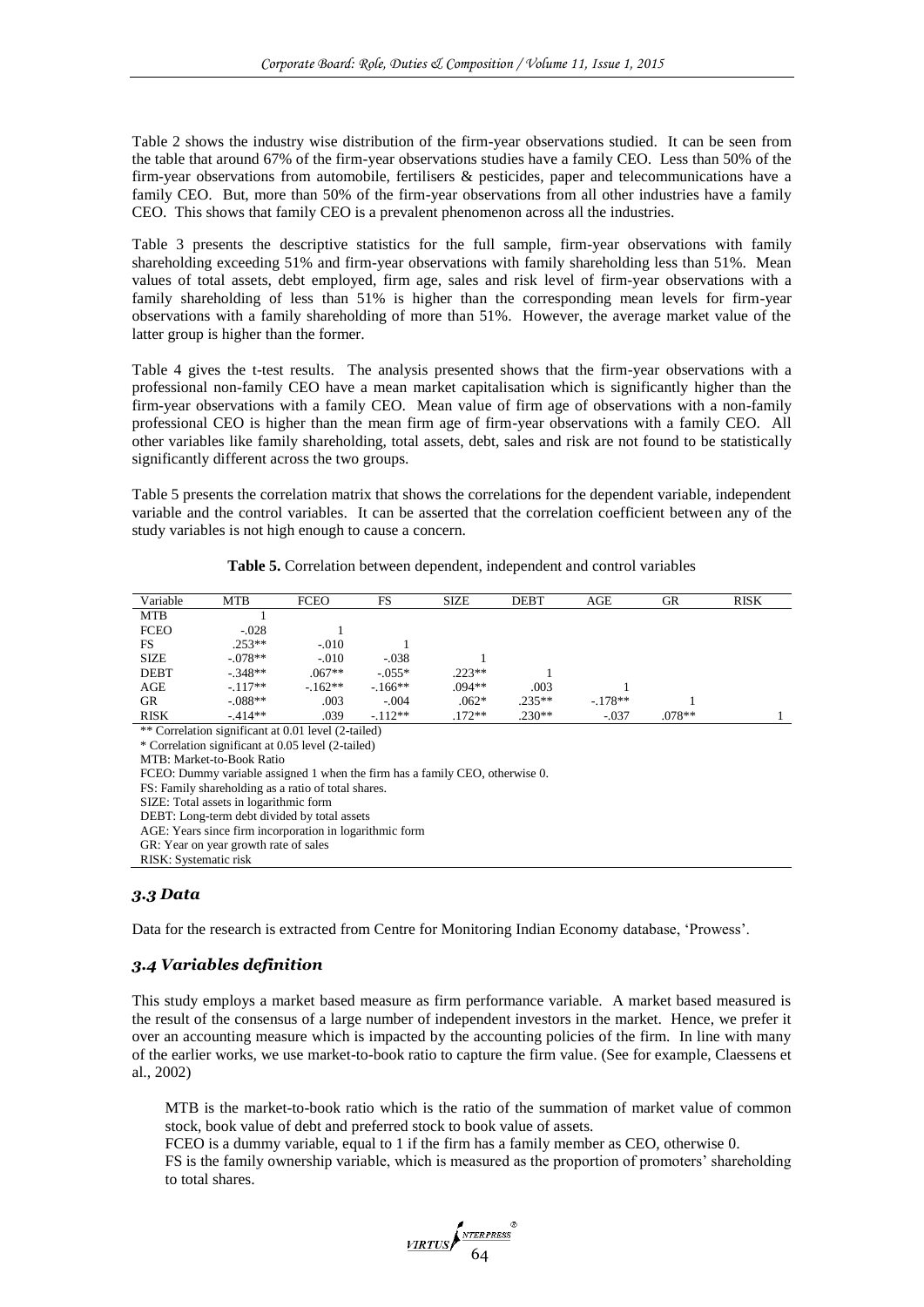SIZE is the log of total assets. DEBT is the ratio of long-term debt to total assets. AGE measures the firm's age since its incorporation. It is represented as the log of number of years since the firm's incorporation. GR measures the growth of the firm and is defined as the annual growth rate in sales. RISK is the systematic risk of the firm.

#### *3.5 Model*

We employ hierarchical linear regression model to test if family shareholding moderates the relationship between family CEO and firm value. The hierarchical regression enters control variables, independent variables and moderation variable in blocks. Initial models run are as follows.

$$
MTB = a_0 + a_1SIZE + a_2DEBT + a_3AGE + a_4GR + a_5RISK + \varepsilon \dots \tag{1}
$$

$$
MTB = a_0 + a_1 SIZE + a_2 DEBT + a_3 AGE + a_4 GR + a_5 RISK + a_6 FCEO + a_7 FS + \epsilon ... \qquad (2)
$$

$$
MTB = a_0 + a_1 SIZE + a_2 DEBT + a_3AGE + a_4 GR + a_5 RISK + a_6 FCEO + a_7 FS + a_8 FCO \times FS + \varepsilon \dots (3)
$$

The above models are run on three groupings of data namely the full sample which includes all the firmyear observations, firm-year observations with a family shareholding of less than 51% and firm-year observations with a family shareholding of more than 51%. Since, family firms included in the study also have a family as minority shareholders with a stake of less than 51%, we analyse the data to check out if the results for the family firms with family as minority shareholders and family firms with family as majority shareholders differ.

#### **4 Results**

Results of the basic models are presented in table 6. It can be seen from the analysis run on the full sample shows family CEO has no statistically significant association with firm value. While family shareholding has a positive relationship with firm value, it is not found to have a moderating effect on the relationship between family CEO and firm value. All control variables except growth rate are found to be statistically significant. Firm size is found to be positively associated with firm value. All other control variables which are significant, level of debt employed, firm age and risk are found to have a negative relationship with firm value.

When we segregate the data into two groups, family firms where family is the major shareholder and family firms where family is not the major shareholder, we find the results differ drastically. In case of firms where family is the major shareholder, we find that family CEO has not found to be statistically significant. Family shareholding is found to have a positive association with firm value. However, we find no evidence to show that family shareholding has moderating effect on the relationship between family CEO and firm value. When the family is not the major shareholder, the family CEO has a negative relationship with firm value. While family shareholding is not found to have any statistically significant relationship with firm value, it found to have a negative interactive effect on the relationship with family CEO and firm value. Growth rate is not found to be significant by the analyses carried out on the two groups for family firms. Level of debt employed and risk are found to be negatively associated with firm value in both the cases. Size has a positive relationship with firm value when the family is not the major shareholder, but is insignificant when the family is the major shareholder. Firm age has a negative association with firm value when the family is the major shareholder, but is not significant when the family is not the major shareholder.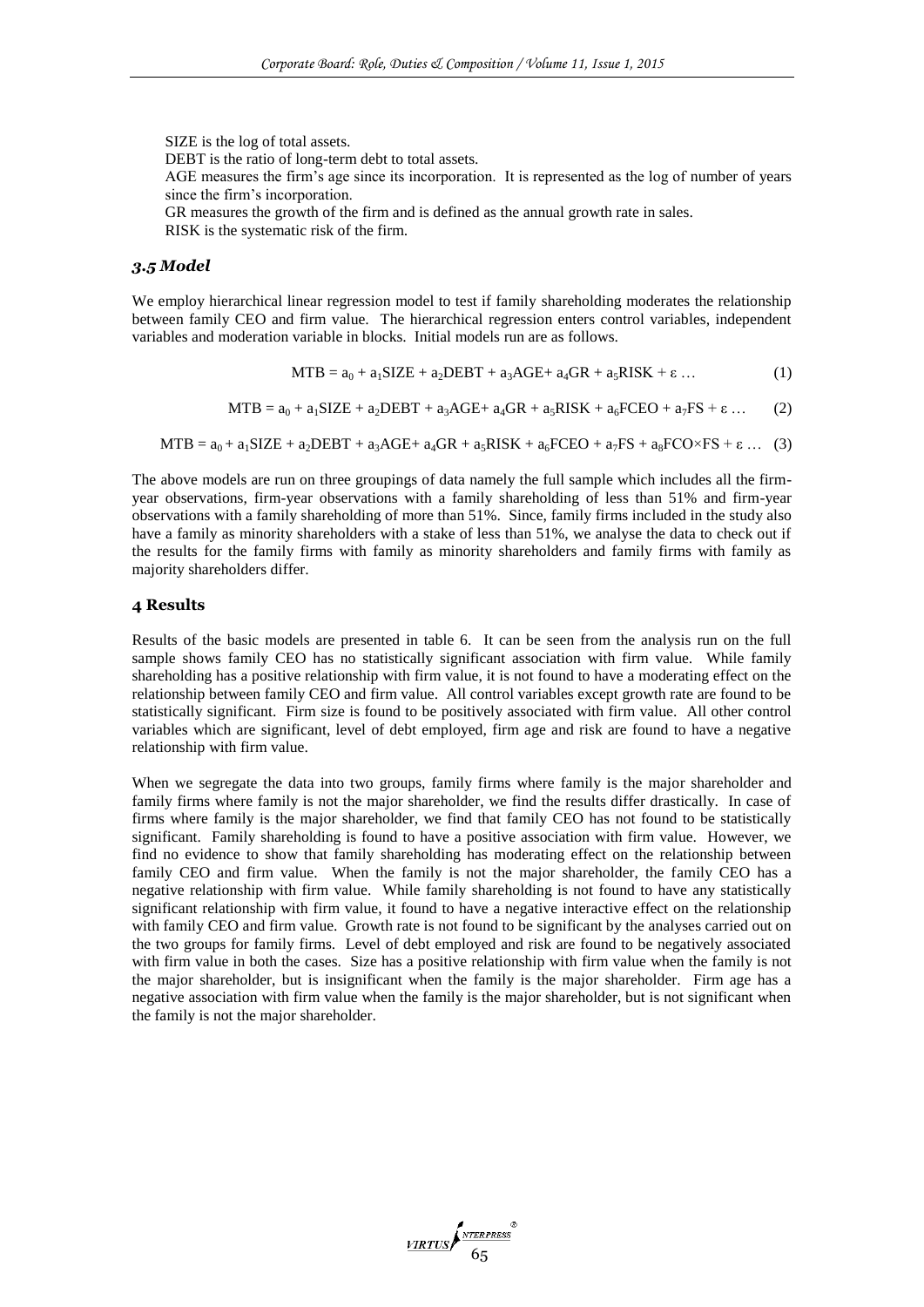| Independent      |             | Full Sample |             |             | Firm-year Observations with Family Shareholding of 51% or more |             |             | Firm-year Observations with Family Shareholding less than 51% |            |
|------------------|-------------|-------------|-------------|-------------|----------------------------------------------------------------|-------------|-------------|---------------------------------------------------------------|------------|
| variables        | Model 1     | Model 2     | Model 3     | Model 1     | Model 2                                                        | Model 3     | Model 1     | Model 2                                                       | Model 3    |
| Constant         | $4.258**$   | 3.998**     | 3.997**     | $5.424**$   | 5.558**                                                        | $5.515**$   | $2.647**$   | $2.762**$                                                     | $2.641**$  |
|                  | (16.690)    | (15.529)    | (15.520)    | (10.896)    | (10.877)                                                       | (10.730)    | (11.265)    | (11.516)                                                      | (11.090)   |
| <b>SIZE</b>      | $0.176**$   | $0.184**$   | $0.185**$   | 0.193       | 0.124                                                          | 0.137       | $0.154**$   | $0.174**$                                                     | $0.182**$  |
|                  | (2.999)     | (3.212)     | (3.216)     | (1.707)     | (1.103)                                                        | (1.203)     | (2.759)     | (3.079)                                                       | (3.257)    |
| <b>DEBT</b>      | $-2.011**$  | $-1.986**$  | $-1.987**$  | $-1.965**$  | $-1.768**$                                                     | $-1.760**$  | $-1.814**$  | $-1.796**$                                                    | $-1.706**$ |
|                  | $(-11.300)$ | $(-11.415)$ | $(-11.413)$ | $(-6.437)$  | $(-5.817)$                                                     | $(-5.787)$  | $(-10.516)$ | $(-10.286)$                                                   | $(-9.837)$ |
| AGE              | $-0.591**$  | $-0.475**$  | $-0.476**$  | $-0.857**$  | $-0.812**$                                                     | $-0.811**$  | $-0.135$    | $-0.195$                                                      | $-0.174$   |
|                  | $(-5.370)$  | $(-4.304)$  | $(-4.306)$  | $(-4.317)$  | $(-4.049)$                                                     | $(-4.046)$  | $(-1.268)$  | $(-1.816)$                                                    | $(-1.638)$ |
| $G$ R            | $-0.094$    | 0.135       | 0.136       | 1.620       | 1.459                                                          | 1.455       | $-1.296$    | $-1.269$                                                      | $-1.257$   |
|                  | $(-0.131)$  | (0.194)     | (0.194)     | (1.350)     | (1.230)                                                        | (1.226)     | $(-1.916)$  | $(-1.884)$                                                    | $(-1.891)$ |
| <b>RISK</b>      | $-1.463**$  | $-1.371**$  | $-1.370**$  | $-2.032**$  | $-2.044**$                                                     | $-2.050**$  | $-0.778**$  | $-0.752**$                                                    | $-0.720**$ |
|                  | $(-16.326)$ | $(-15.555)$ | $(-15.532)$ | $(-12.325)$ | $(-12.459)$                                                    | $(-12.479)$ | $(-9.337)$  | $(-9.035)$                                                    | $(-8.732)$ |
| <b>FCEO</b>      |             | $-0.052$    | $-0.052$    |             | $-0.015$                                                       | $-0.010$    |             | $-0.182**$                                                    | $-0.185**$ |
|                  |             | $(-0.830)$  | $(-0.824)$  |             | $(-0.132)$                                                     | $(-0.083)$  |             | $(-3.011)$                                                    | $(-3.094)$ |
| <b>FS</b>        |             | 1.724**     | 1.668**     |             | $2.737**$                                                      | $2.120*$    |             | 0.276                                                         | 0.540      |
|                  |             | (8.844)     | (4.743)     |             | (4.760)                                                        | (2.201)     |             | (0.876)                                                       | (1.710)    |
| <b>FCEO×FS</b>   |             |             | 0.080       |             |                                                                | 0.952       |             |                                                               | $-3.443**$ |
|                  |             |             | (0.192)     |             |                                                                | (0.799)     |             |                                                               | $(-4.718)$ |
| Industry dummies | Yes         | Yes         | Yes         | Yes         | Yes                                                            | Yes         | Yes         | Yes                                                           | Yes        |
| R                | 0.518       | 0.550       | 0.550       | 0.564       | 0.581                                                          | 0.582       | 0.511       | 0.520                                                         | 0.538      |
| $R^2$            | 0.268       | 0.303       | 0.303       | 0.318       | 0.338                                                          | 0.338       | 0.261       | 0.270                                                         | 0.289      |
| $\Delta R^2$     |             | 0.035       | 0.000       |             | 0.020                                                          | 0.001       |             | 0.009                                                         | 0.019      |
| Adjusted $R^2$   | 0.261       | 0.295       | 0.295       | 0.301       | 0.320                                                          | 0.320       | 0.249       | 0.257                                                         | 0.275      |
| F                | 38.789**    |             |             | 19.388**    |                                                                |             | 22.337***   |                                                               |            |
| $\Delta F$       |             | 39.686**    | 0.037       |             | 11.368**                                                       | 0.639       |             | $5.023***$                                                    | $22.260**$ |

**Table 6.** Moderation regression analysis results testing the interactive effect of family ownership on the relationship between family CEO and firm value

Dependent variable: MTB

\*\* Significant at 0.01 level

\*Significant at 0.05 level

MTB: Market-to-Book Ratio

FCEO: Dummy variable assigned 1 when the firm has a family CEO, otherwise 0.

FS: Family shareholding as a ratio of total shares.

SIZE: Total assets in logarithmic form

DEBT: Long-term debt divided by total assets

AGE: Years since firm incorporation in logarithmic form

GR: Year on year growth rate of sales

RISK: Systematic risk

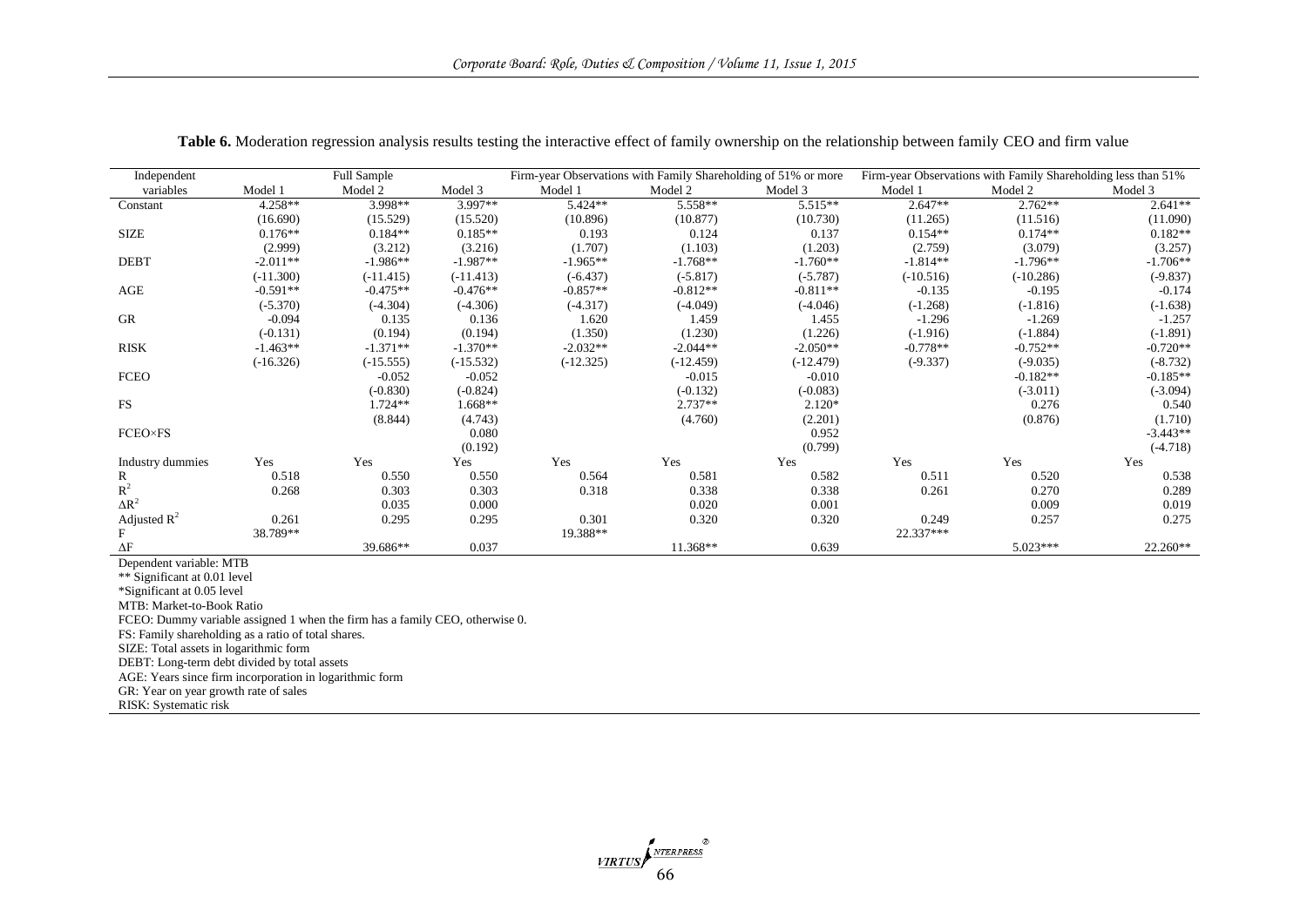Interaction effects are shown in the following figures.





Figure 1.b. Firm-year observations with family shareholding >51%: interaction effect of family shareholding on the relationship between family CEO and firm value



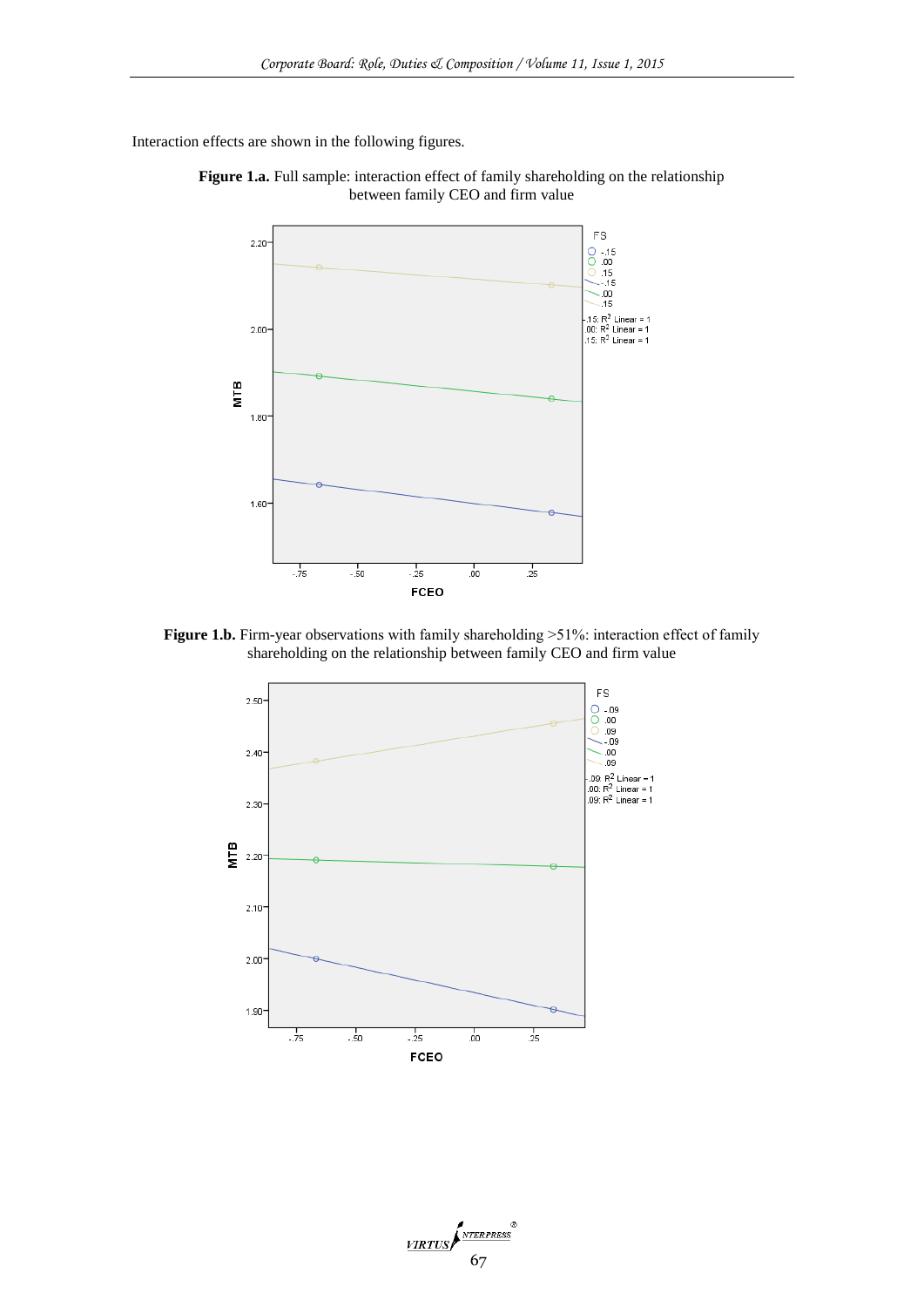**Figure 1.c.** Firm-year observations with family shareholding  $\leq 51\%$ : interaction effect of family shareholding on the relationship between family CEO and firm value



#### **5 Discussion of results**

We find that family CEO has no association with firm value, when the family is the major shareholder. We show that around 288 of the 500 top Indian firms included in the leading NSE CNX 500 index are family firms that belong to the non-financial services industry. If we include the family firms that belong to the financial services as well, the number will be larger. Around 67% of the family firms employ a family CEO whether the family is the major shareholder or not. Hence, market does not attach any significance to the presence of a family CEO in a family firm, when the family has controlling equity stake. However, family CEO and firm value is found to be negatively related when the family does not hold majority equity shareholding. CEO is the centre of the decision-making process in any firm and can significantly influence its decisions. That CEO can direct business decisions and assumes the most important role among the organizational actors is brought out by many earlier research works. (Minichilli et al., 2010) Appointment of a family CEO gives an undue advantage to the family when it does not have the controlling voting rights. Earlier works show that family shareholders may expropriate non-family shareholders with the help of family CEO. (See for example Villalonga  $\&$  Amit, 2006) Family may indulge in interested party transactions and accumulate private benefits at the expense of non-family shareholders. Family CEO may widen the information gap between family shareholders and non-family shareholders and use the information asymmetry to their advantage. (See for example, Liu et al., 2012) Hence, family CEO in a family firm has a negative relationship with firm value when the family does not have majority equity stake.

Family shareholding has a positive association with firm value, when the firm is the majority shareholder. Family research shows that strong presence of family improves the earnings quality of family firms. (See for example, Wang, 2006) Lee (2006) argues that family shareholders are keen on the long-run survival of the firms because of their interest in the intergenerational transfer of wealth. They implement strategies focusing on value maximization which benefit the non-family minority shareholders as well. (See for example, McVey & Draho, 2005) Most of the family businesses in India are owned by large business houses of long standing. 230 out of 288 family firms included in this study belong to large Indian business houses which are of good repute. Around 44% of the family firms with an equity stake of above 51% and 50% of the family firms with the family not as the major shareholder have a next generation CEOs leading the firms. This goes to prove that family firms have a strong concern for the reputation and intergenerational transfer of family leadership and wealth. This is positively received by the market.

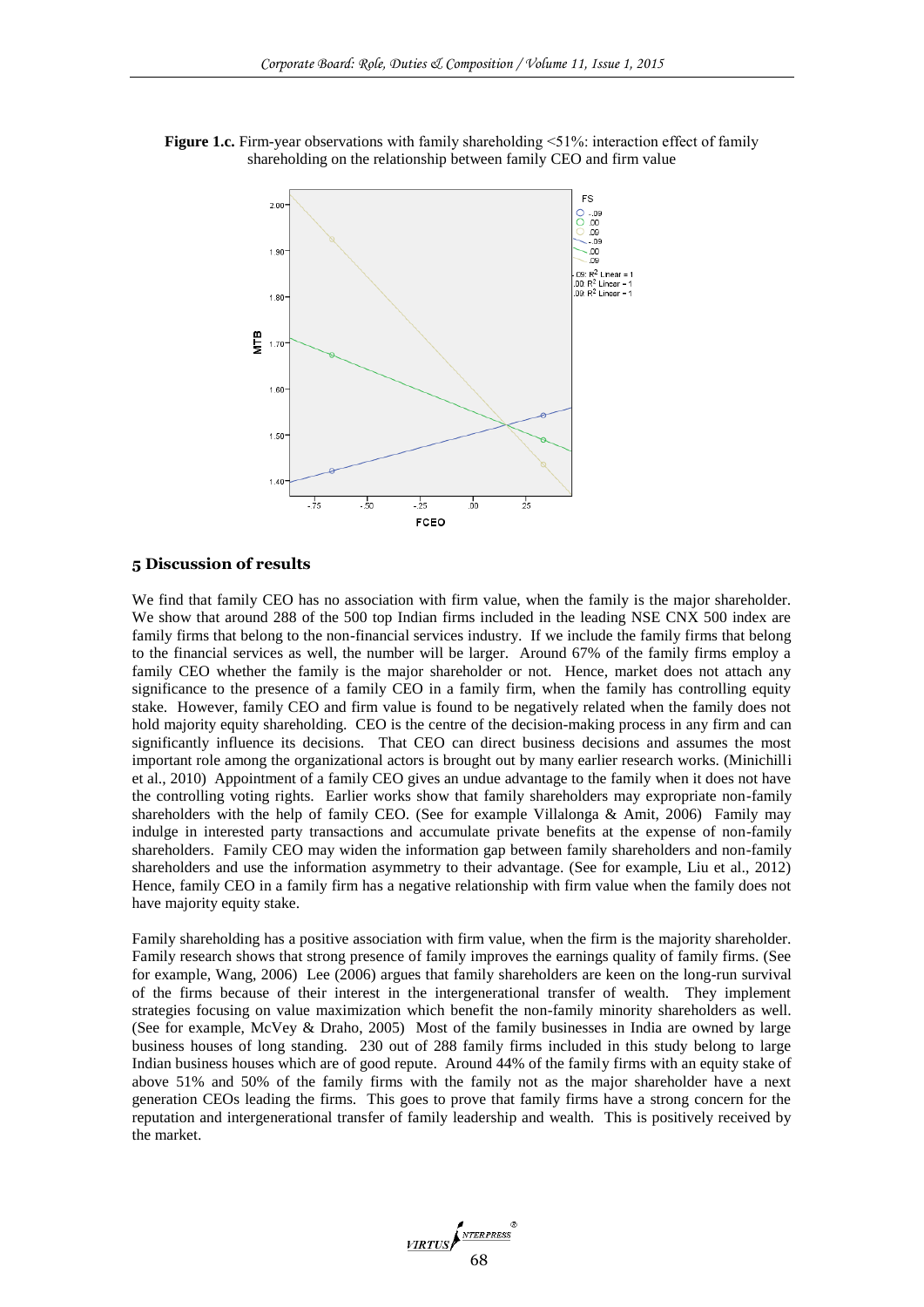We find that family shareholding has a negative interactive effect on the relationship between family CEO and firm value, when the family does not have majority shareholding. Family shareholding when considered separately is not found to be significant. Since family shareholding does not have absolute majority voting rights, family may not have significant influence over the firm's decision making process and as a result will not be in a position to gain private benefits. However, even the less than majority shareholding of the family gains the power to impact the firm's decision making process by virtue of its family CEO. This could provide an opportunity for the minority family shareholders to exercise undue influence on the firm through the family CEO and gain private profits. Minority shareholding of family combined with family CEO, as a result has a negative association with firm value.

To conclude, while family CEO has no association with firm value when the family is the major shareholder; family shareholding at less than majority equity stake negatively interacts with family CEO and diminishes firm value. This has an important implication for governance of family firms in India.

# **References**

- 1. Aguilera, R., and Crespi-Cladera, R. (2012), Firm family firms: current debates of corporate governance in family firms. Journal of Family Business Strategy, 3, 66-69.
- 2. Anderson, R., and Reeb, D. (2003) Founding family ownership and firm performance: evidence from the S&P 500. Journal of Finance, 58, 1301-1328.
- 3. Arosa, B., Iturralde, T., and Maseda, A. (2010) Ownership structure and firm performance in nonlisted firms: evidence from Spain. Journal of Family Business Strategy, 1, 88-96.
- 4. Barontini, R., and Caprio, L. (2006) The effect of family control in firm value and performance: evidence from continental Europe. European Financial Management, 12, 689-723.
- 5. Bhagat, R., McDevitt, A., and McDevitt, I. (2011) On improving the robustness of Asian management theories: theoretical anchors in the era of globalization. Asia Pacific Journal of Management, 27, 179-192.
- 6. Bhattacharya, U., and Ravikumar, B. (2001) Capital markets and the evolution of family businesses. Journal of Business, 74, 187-219.
- 7. Chrisman, J.J., Chua, J. H., Litz, R. (2003) A unified systems perspectives of family firm performance: an extension and integration. Journal of Business Venturing, 18, 467-472.
- 8. Chu, W. (2009) The influence of family ownership on SME performance: evidence from public firms in Taiwan. Small Business Economics, 33, 353-373.
- 9. Chua, J.H., Chrisman, J.J., and Sharma, P. (1999) Defining the family business by behaviour. Entrepreneurship Theory and Practice, 23, 19-39.
- 10. Chung, H.M., and Chan, S.T. (2012). Ownership structure, family leadership, and performance of affiliate firms in large family business groups. Asia Pacific Journal of Management, 29, 1-29.
- 11. Claessens, S., Djankov, S., and Lang, L. (2000) The separation of ownership and control in East Asian corporations. Journal of Financial Economics, 58, 81-112.
- 12. Claessens, S., Djankov, S., Fan, J., and Lang, L. (2002) Disentangling the incentive and entrenchment effects of large shareholdings. Journal of Finance, 57, 2741-2771.
- 13. Credit Suisse, (2011) Family businesses: sustaining family businesses. https://publications.creditsuisse.com/tasks/render/file/index.cfm?fileid=88ED9AE8-83E8-EB92-9D5DE4532F973AAA
- 14. Dharwadkar, R., George, G., and Brandes, P. (2000) Privatization in emerging economies: an agency theory perspective. Academy of Management Review, 25, 650-669.
- 15. Faccio, M., and Lang, L.H.P. (2002) The ultimate ownership of western European corporations. Journal of Financial Economics, 65, 365-395.
- 16. Fama, E.F., and Jensen, M.C. (1983) Agency problems and residual claims. Journal of Law and Economics, 26, 327-349.
- 17. Gomez-Mejia, L., Nunez-Nickel, M., and Gutierrez, I. (2001) The role of family ties in agency contracts. Academy of Management Journal. 44, 81-95.
- 18. Jiang, Y., and Peng, M.W. (2011) Are family ownership and control in large firms good, bad or irrelevant? Asia Pacific Journal of Management, 28, 15-39.
- 19. Jones, G., and Rose, M.B. (1993) Family capitalism. Business History, 35, 1-16.
- 20. Khanna, T., and Palepu, K. (2000) Is group affiliation profitable in emerging markets? an analysis of diversified business groups. Journal of Finance, 55, 867-891.
- 21. Laeven, L. and Levine, R. (2008) Complex ownership structures and corporate valuations. Review of Financial Studies, 21, 579-604.